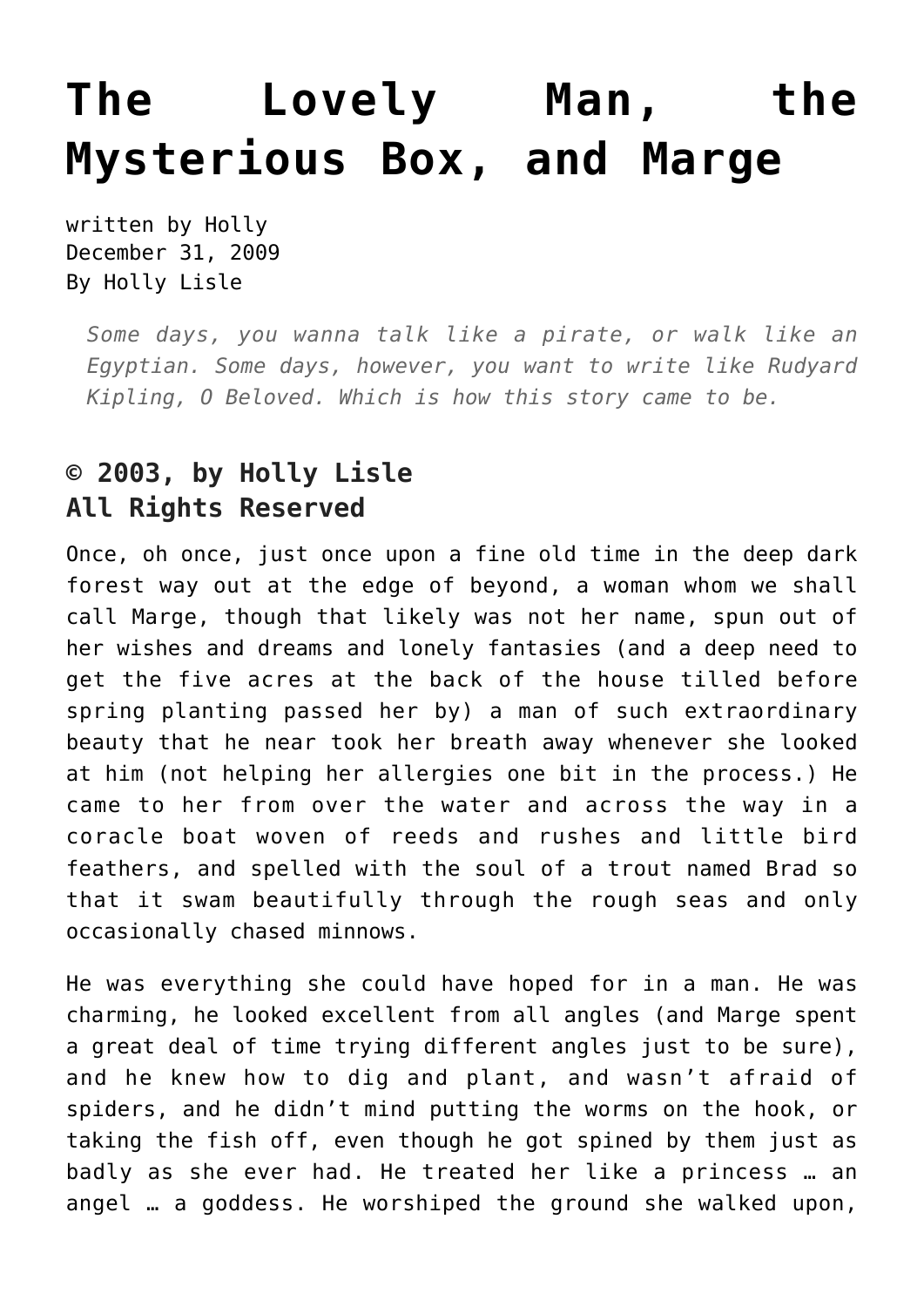and rubbed her feet at the end of each day, and was also a pretty decent cook so long as charcoal was involved somewhere in the process.

He would have should have could have been perfect.

But he was not.

For he had a secret that he kept in a box held close to his heart and locked with a key, a box that was always with him (the straps that held the box over his heart were, in fact, the first known use of rip-stop nylon webbing), and no matter what Marge tried to do she could not get him to open the box, or tell her what he had inside it, or divulge the location of the secret key.

"My princess," he told her when she asked, in ever more irritated tones, "it's nothing. A gift from a friend, given to me on the day you called me forth, that I might remember him with fondness and never yearn for my faraway home."

"But what IS it?" she would demand.

And he would kiss her on the nose, or take her out to see something wonderful he'd done in the garden, or tickle her until she fled, laughing, with all thought of her question vanished.

But the box would not let her rest.

It rattled while she was … um … checking new angles of his perfection; and it clattered while he was digging in her rhododendrons; and it jingled just slightly while he was reshingling the roof.

It also made his shirts hang funny, which was an esthetic issue that irritated Marge no end; and while she could, and eventually did, demand that he go around shirtless, she could not be satisfied with that, because the rip-stop nylon webbing was an unattractive flat black, and her beloved was a Winter,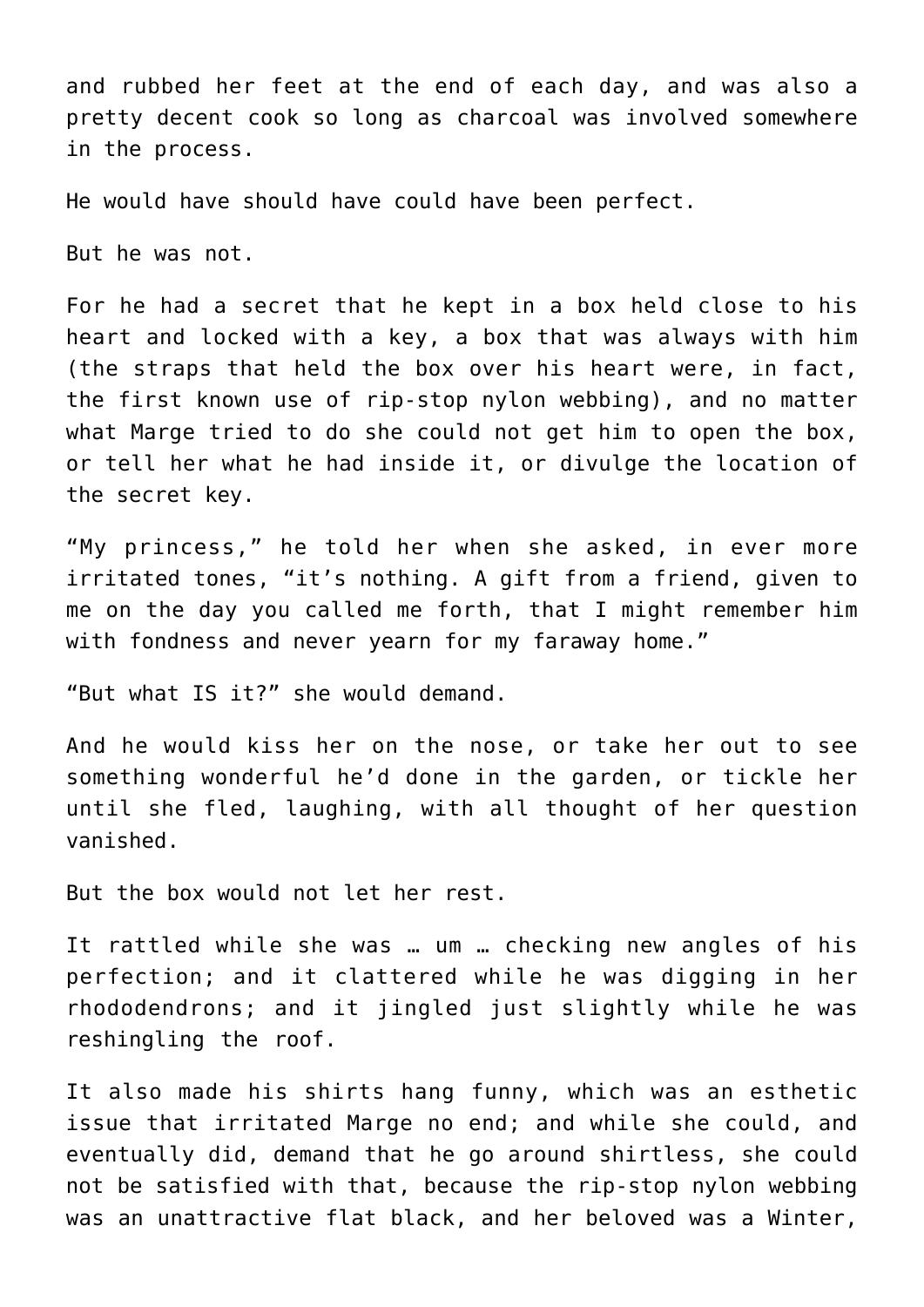and you know bad flat black looks on Winters.

"That box has to come off," Marge finally decided. "And I have to take if off, and find out what's inside of it."

And so she devised a plan.

She worked for four straight days in a lovely, sunny, but asyet-unlandscaped section of the yard. She put in (and anchored with deeply-poured concrete) four little bronze statues of fairies that she'd bought off a one-eyed peddler at the Market of Fleas and Other Insects; the peddler, when she'd described her plan, had set them out for her as the answer to her prayers and showed her how to work them.

Each of them was a slender, sweet-faced winged creature who held aloft one of the Lamps of Virtues (which are, as everyone knows, Truth, Simplicity, Hope, and Buying Things on Sale), and reached out with one of the four Rings of Happiness (and these, of course, are Work, Play, Hot Showers, and Good Sex And Lots Of It). Around the anchored lamps, she weeded and rolled down quality perennial sod and watered heavily and was careful not to fertilize too much, and by the end of the fifth day, she had a marvelous little nook, lightly shaded by the dappling of aspen and birch leaves, to show for all of her effort.

She'd been planning to wait until the next morning for what she thought of as Phase Two, (or The Good Part), but impatience got the better of her. The sun had already set by the time she and her beloved had finished eating and washing and drying the dishes together, (with much towel-snapping on his part and much laughing and jumping and promising "… what I'm going to do to you …") on her part, but she thought, Darkness will be as good as daylight. I have the lamps out there, after all.

And she said, "I have a surprise for you. I've been working on it for days."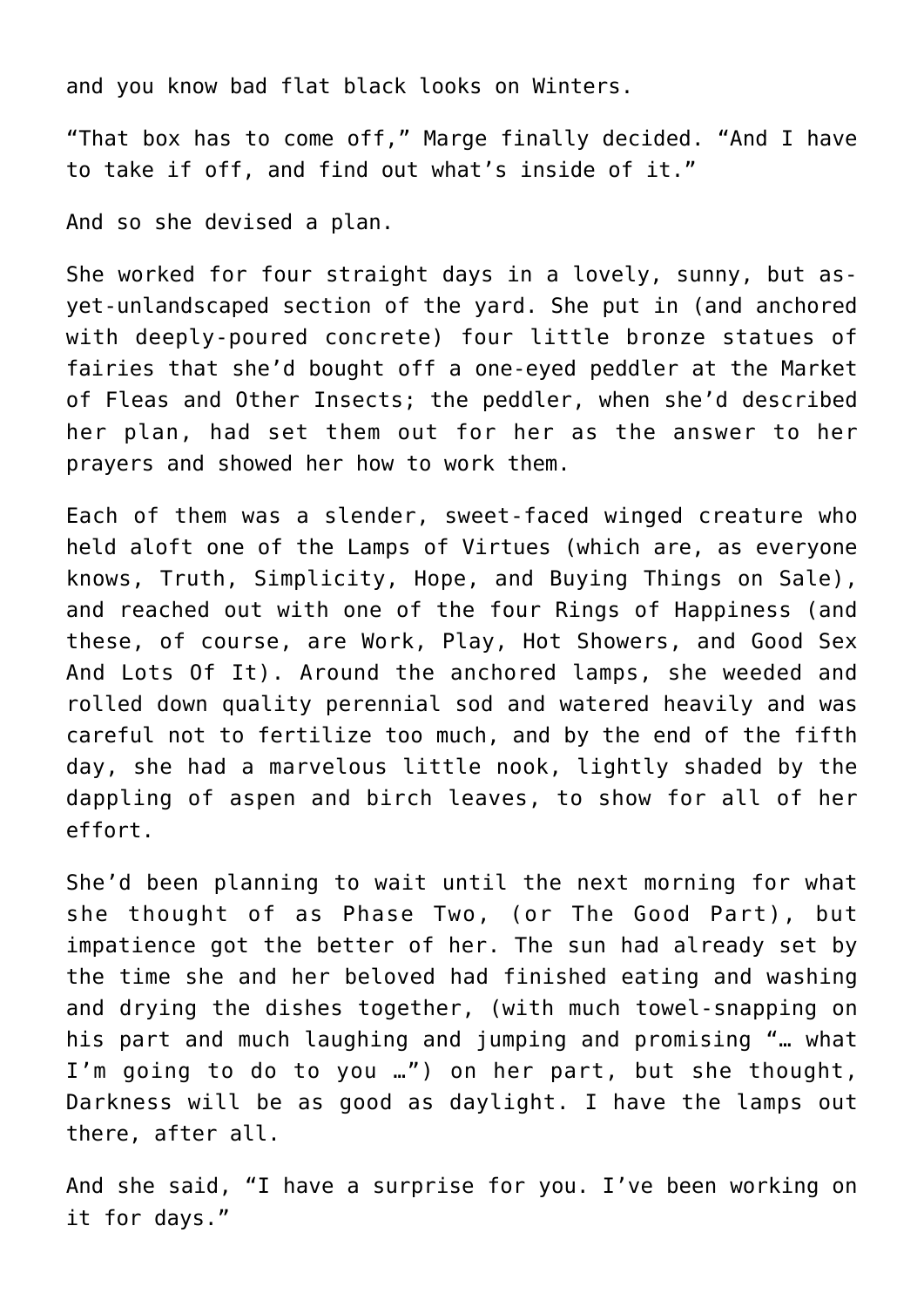"This is your project back of the garden that you wouldn't let me see?"

She nodded, and he grinned a winning grin at her and she led him out.

The warm, soft, plush grass awaited.

"Lamps on," she said softly, and at the four close corners of her hidden lawn, the fairy-lights sprang to life, casting soft stars into the air and scenting the corner of the yard with the sweet smell of distant gardenias (because close gardenias are so strong sometimes they can make your eyes water, and besides, Marge was allergic to them.)

"Wow," he said, as tiny fireflies of pink and green and gold and white and deepest sapphire blue spiraled out of the lamps and zoomed (in a spark-like but Absolutely-Guaranteed-Not-To-Be-A-Fire-Hazard) way up into the treetops. "This would be a great place to get laid, princess." And he gave her a solid smack on the rump and spun her around so he could kiss her.

"Just what I had in mind," she said, and pushed him down to the grass, neatly in between the four lovely fairy lamps. She lay on top of him, aiming his arms over his head by stroking them and making sure his legs were nice and straight and nibbling on his neck so that he wouldn't be paying much attention to anything else, and under her breath she whispered, "Rings on."

And the fairies' Rings of Happiness sprang out and caught him, wrists and ankles, and then the fairies reeled their rings back in, and she had him, quick as spit and neat as a cat's whiskers, and though he struggled she just laughed at him and tickled him in a good-natured-but-persistent way (to take a small revenge for all the tickling she had taken.)

And then, though he was clearly delighted by this ploy of hers and had other things in mind, she got down to **her** business.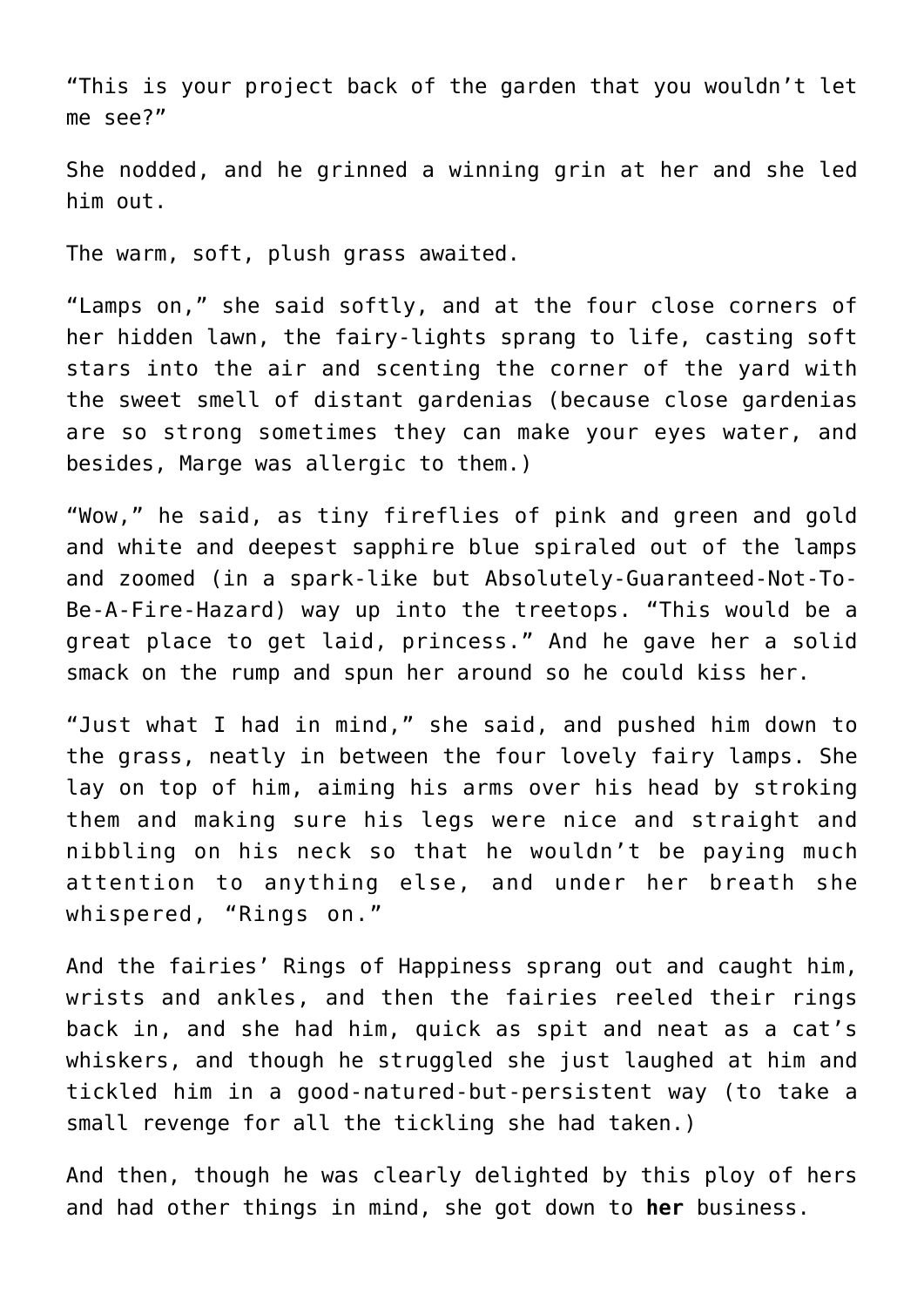She pulled her good fabric shears out of one pocket of her long, full skirt and clipped the ugly black webbing, and took the box. She pulled her hammer out one of her other pockets, and while he protested and yelled and begged her not to, she smashed the lock on the box and, when the lid sprang open, reached inside and pulled out the contents.

She felt feathers, and fur, and something hard and lumpy and rock-like. She had no idea what he had in there, so she held it up to the faint light cast by the fairy lamp to study. It was a little round doll of sorts, with a leather head with little black eyes and huge white circles painted around them, and wooden feet and wooden arms sticking out from a little barrel-shaped body of cloth, and the body was covered with feathers and fur and bits and pieces of bone and stone, and a single tiny silver bell.

She stared at it, turning it over and over in her hands.

"What the hell is this?" she said after some moments.

"I don't know," he said, frowning at it.

"You … don't **know**?"

"Never saw it before. My buddy Widdershins was at the castle the day I got your … summons–" He gave her a dreamy smile. "–and I told him what had happened and where I was going and who I hoped to find, and he ran off and came back with that. He strapped it on me, told me that I was going to find the perfect woman I'd been looking for all those years, and that since he was not likely to see me again, he was giving me something that would keep me from being homesick, and that would do a couple of other good things. I don't remember what they were now, my princess, but they can't have been too important. He's a strange little guy, Widdershins — one of the wee folk. He hangs around the castle and spies on my older brother and runs errands for his wife, and cadges milk from anyone who will give it to him. Nice guy and a loyal friend,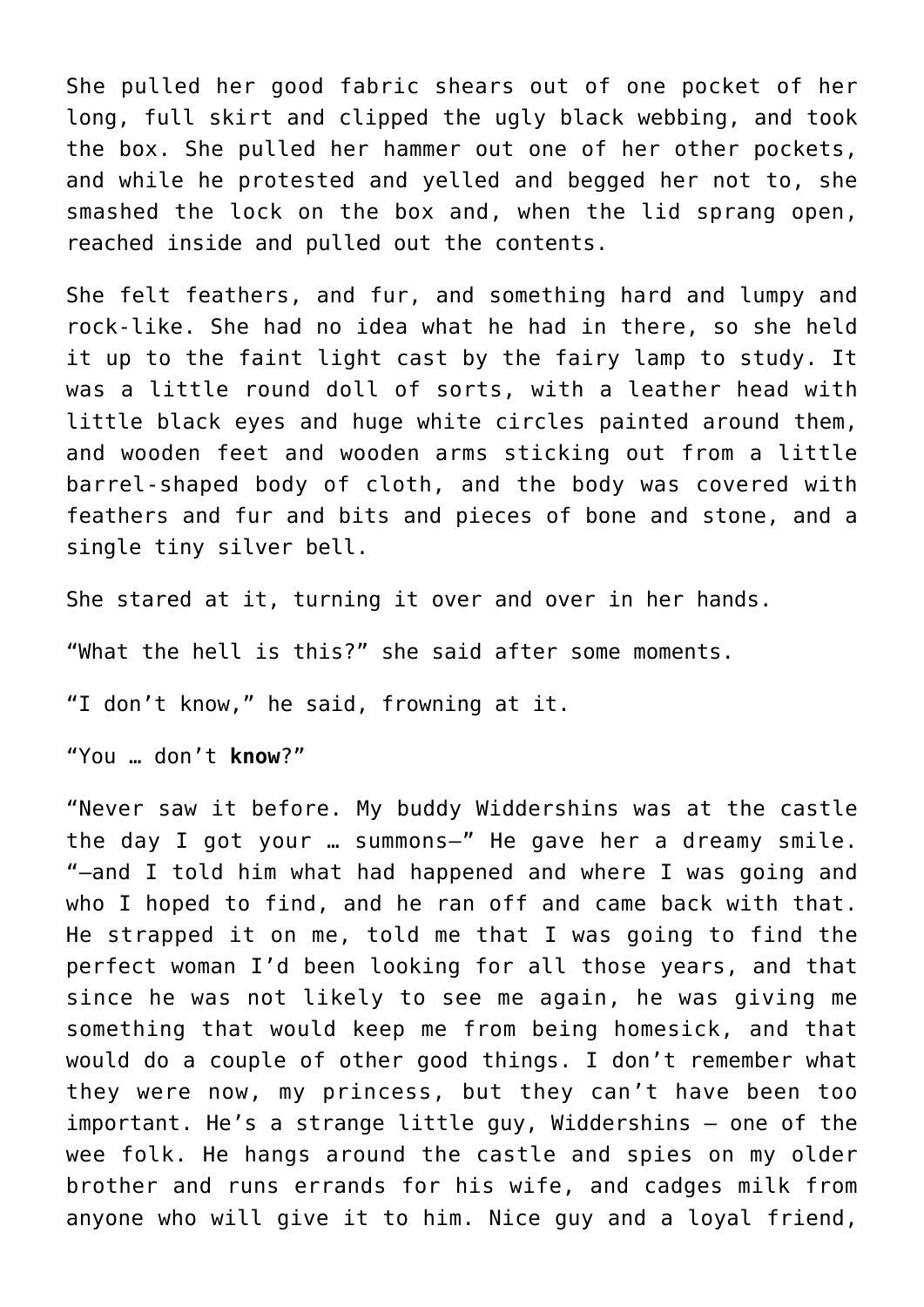though."

Marge sat digesting that for a while. "You're a real prince."

"Of course, my princess."

"And you stayed here."

"I'm the fourth son. I'm not in line to inherit squat. You have a nice place here, even if it did need some work."

"But …" She shook her head. "But you love me."

"You are the light of my life, the angel of my every waking hour and the goddess of my dreams, beloved. And you're devilishly ticklish, which is always fun."

"Do you feel homesick?"

"Not in the least," he told her.

"Have you forgotten your friend?"

"Of course not."

"Do you feel any differently at all?"

"Nope."

She tucked the little doll into her pocket and said, "Still want to have some fun?"

"Are you the most beautiful woman on the planet?"

She laughed, and the two of them had a deliciously wicked time, at last unhampered by the ugly box on his chest.

#

She woke the next morning to see him staring down at her with an expression on his face that she had only seen once before, and that when he discovered slugs had invaded the tomatoes.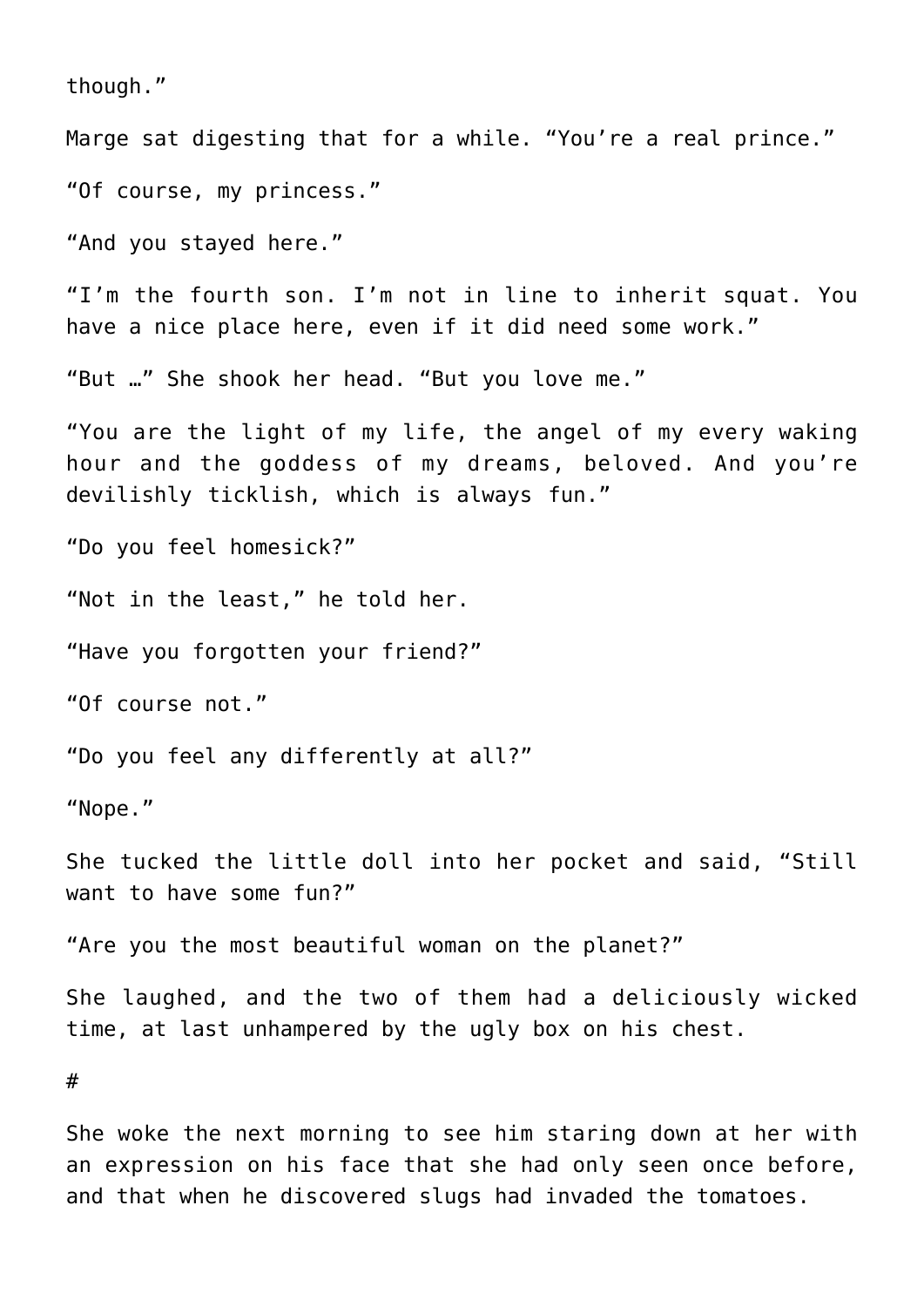"Beloved–" she started to say, but he held up a hand to silence her.

"You're almost fifteen pounds overweight," he said.

"I'm … what?"

"You are starting to get crow's feet at the corners of your eyes, and your hair is curly. And darkish blonde, not bright blonde. And it's tangled–"

"You just noticed it's curly? And it's tangled **every** morning before I brush it," she protested.

"And your thighs are neither perfectly smooth nor the exact color of cream. And you have a … a **mole** on your left cheek." He leaned in close, and his eyes narrowed, and he sniffed. Once. And backed away fast. "And your breath smells **nothing** like roses and cherries and orange marmalade."

Marge sat up. "I just woke up!"

"Babe," he said with a voice that dripped disdain, "I have dated some real bowsers in my time, but you are … you are … good God …. Arf! That's all I can say. Just Arf!"

And the lovely dark prince from across the water rose up with the grace of stags and fled with the speed of rabbits chased by foxes out to his coracle, and leapt in shouting, "Home, Brad, and be quick about it!" at the top of his lungs. Leaving the woman whose name was not Marge, though it could have been if it hadn't been something else, standing open-mouthed at the kitchen window watching him leave while trying to get that third fastener on her bra to close so that she could at least pull on a shirt to run out after him, because in full daylight the neighbors were nosy and she didn't want to give them a show.

By the time she reached the shore, he was nothing but a speck on the horizon.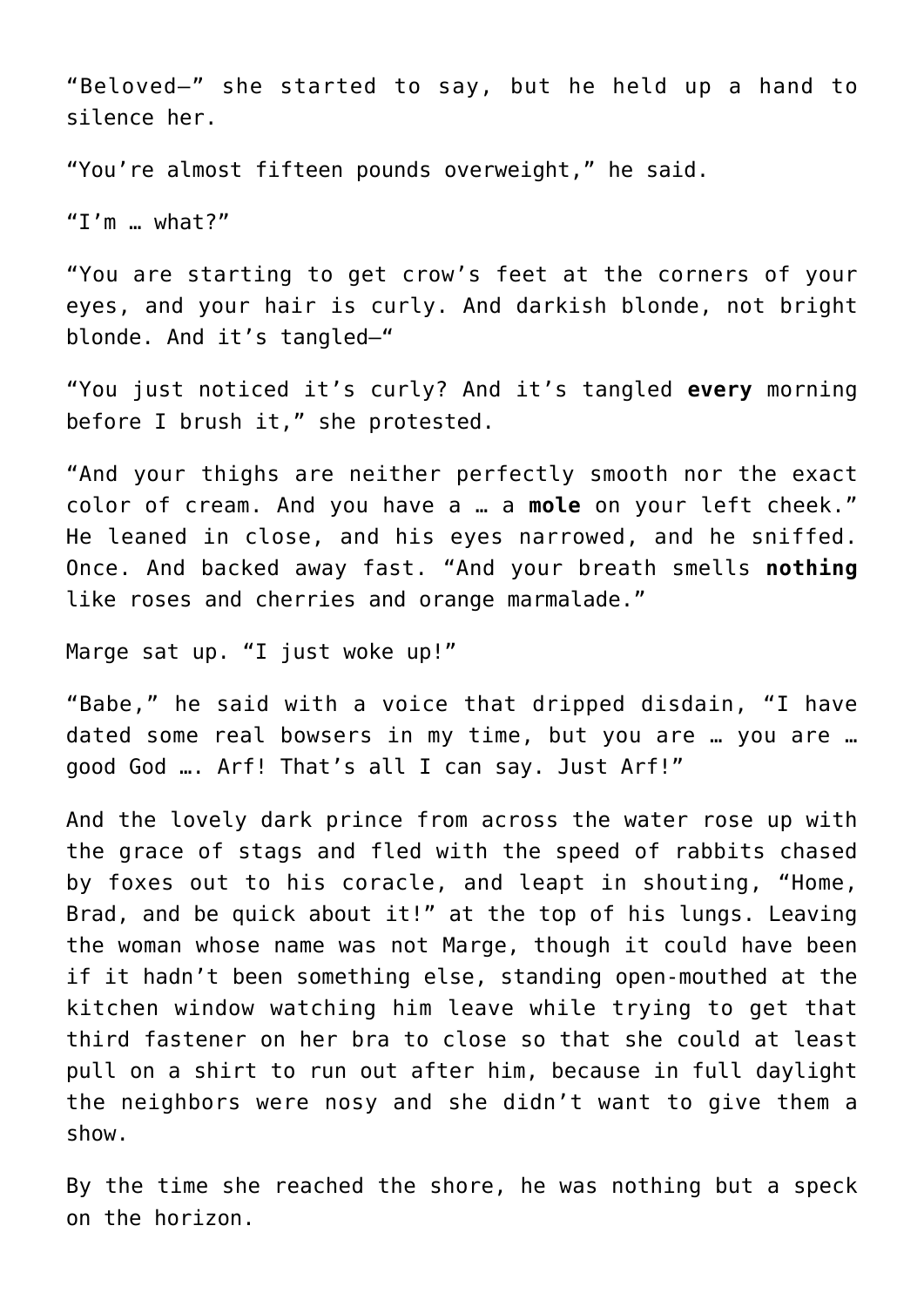She shoved her hands into the pockets of the same skirt she'd worn the night before, and she blinked back tears and muttered all the things she wished she'd thought to say to him while he was insulting her and then leaving her, and her hand brushed feathers and wood and leather and stone.

She pulled out the doll and stared at it.

In the daylight, it looked rattier than it had by the gentle glow of fairy-light. It looked, in fact, like it had been put together by a not-very-careful child with coordination issues. And bad glue.

She turned it over, and for the first time saw a little tag sticking out of the back. She held it closer, then farther away, and realized she was, in fact, starting to get a little far-sighted, too. Hell and damnation.

But she made the tiny print out at last.

## **Product of Wee Folks' Workshops, Haptiga.**

She frowned and turned the tag over.

**Widdershin's Remarkable Perpetual Magical Shield of Beer Goggles,** it said, **Cure for overly-finicky men. Keep dry and avoid exposing to light — warranty voided if surrounding box opened.**

Once upon a time, a relatively pretty and very pissed-off woman went to see her lawyer about bad and possibly unsafe product labelling and maybe an alienation of affection suit …

But that's another story.

## **SHORT FICTION & POETRY SUBMENU**